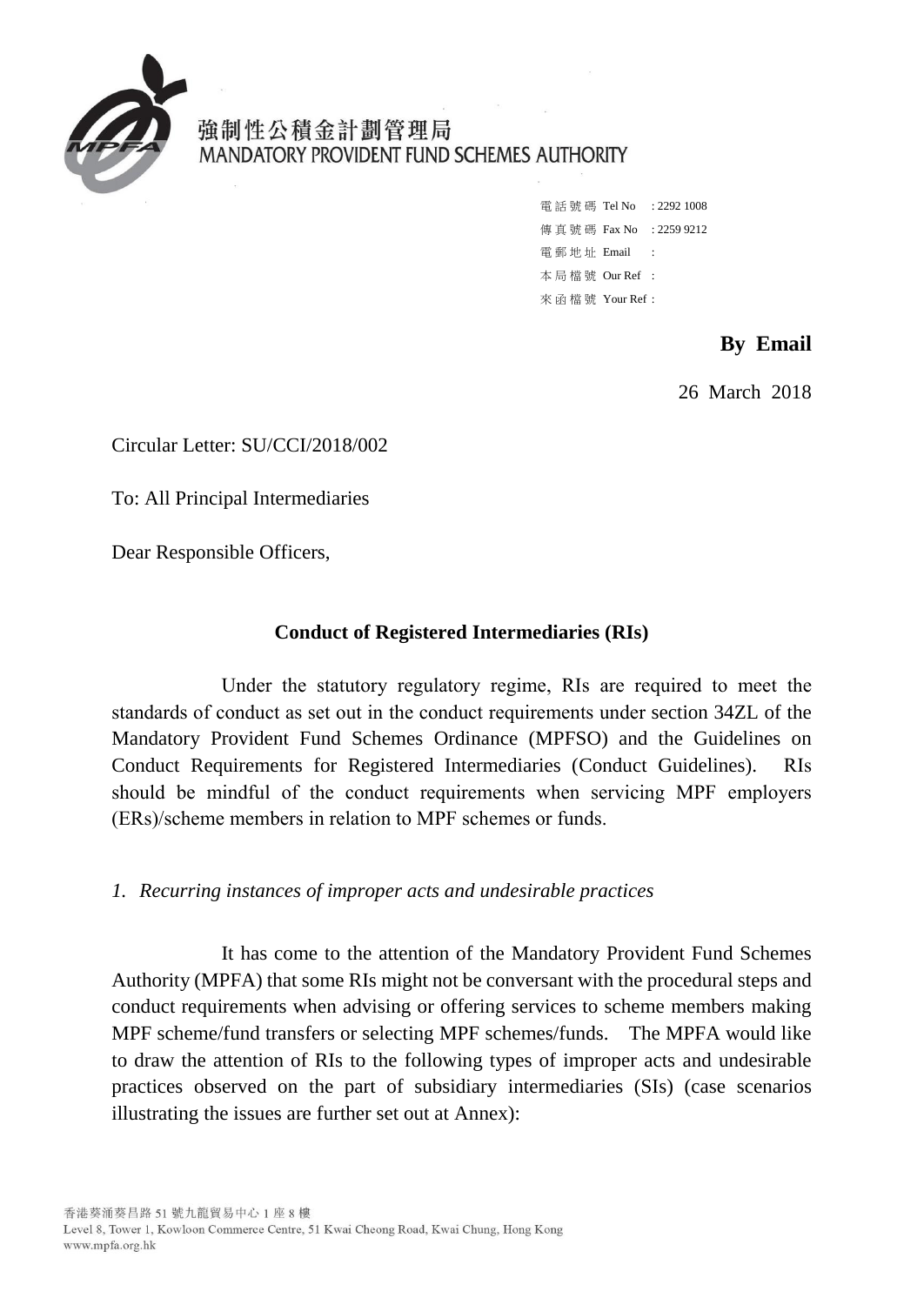- (a) failing to use the correct authorization form (Form PA-AP (PI)) for personal account enquiries by SIs that should be submitted via principal intermediaries (PIs);
- (b) handling of MPF forms without client's knowledge and authorization, such as:
	- (i) imitating or reproducing a client's signature on the forms (purporting to be the client's signature);
	- SI's business activities with the client) to complete forms for the (ii) using client information (previously obtained in the course of the purpose of executing a new transaction;
	- (iii) altering the information in forms which have already been signed by a client; and
	- (iv) impersonating a client and contacting approved trustees for the purpose of obtaining the client's MPF account information;
- (c) failing to have adequate product knowledge including knowledge of the relevant MPF scheme/fund, the choice of appropriate forms and procedures (such as the Employee Choice Arrangement (ECA)) and failing to provide clear and accurate information to aid a client's decision making;
- (d) requesting or allowing a client to sign forms that are incomplete or blank;
- (e) requesting or allowing a client to sign forms without clearly explaining the contents and purposes;
- (f) failing to provide copies of the signed forms to the client as soon as practicable;
- (g) failing to execute a client's instructions promptly and accurately or to alert the client of any delay in execution as soon as possible; and
- (h) using or providing to a client marketing materials that have not been approved by PI.

RIs are reminded that the above-mentioned acts and practices may, depending on specific facts and circumstances, constitute misconduct which can give rise to disciplinary proceedings and/or criminal liability under the MPFSO or other laws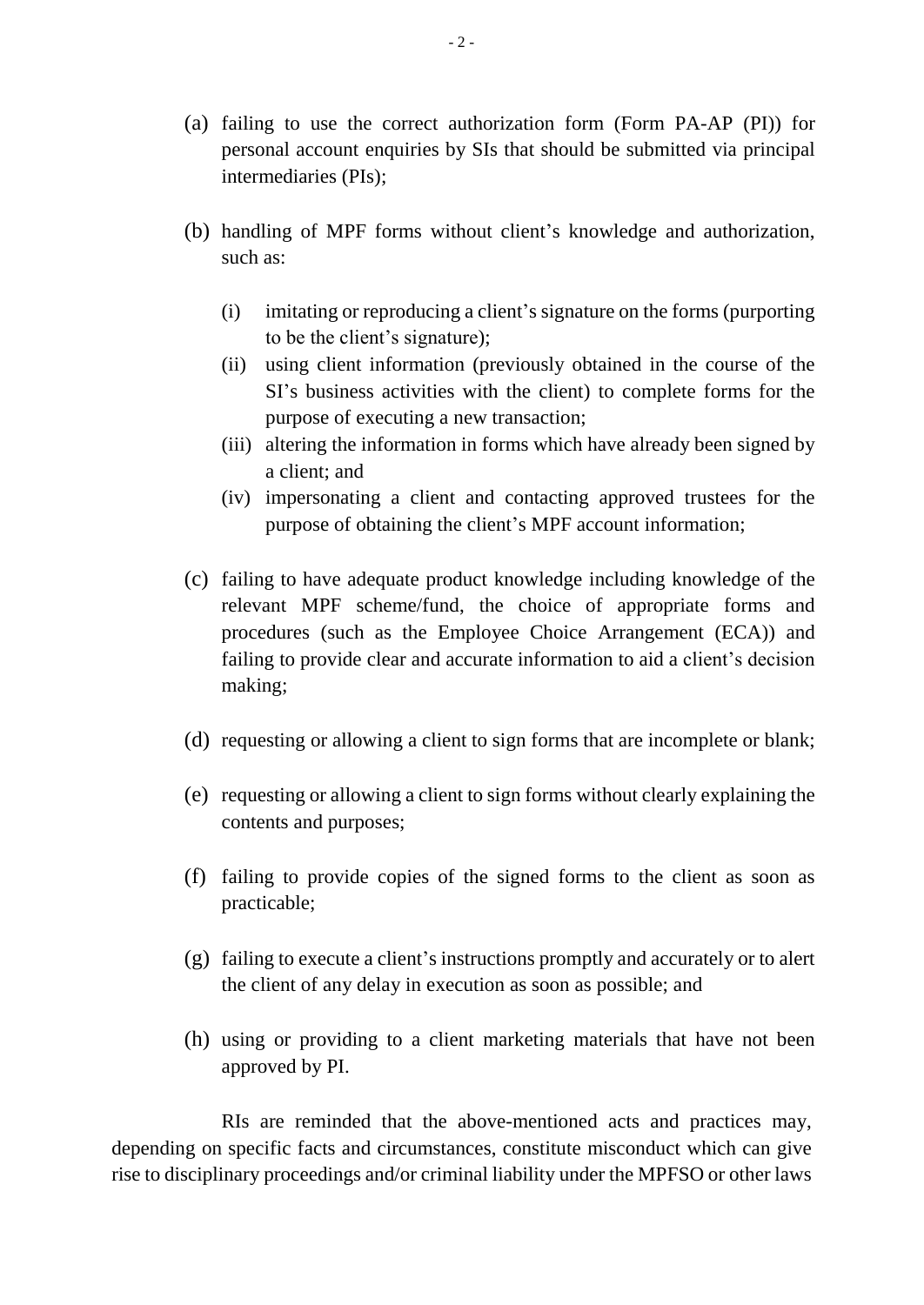such as the Crimes Ordinance (Cap. 200). If the MPFA becomes aware of any criminal offence that might be committed by an RI, the MPFA may report the matter to the relevant enforcement agency such as the Police.

 The MPFA may also refer cases of improper acts and undesirable Monetary Authority and Securities and Futures Commission) to follow up and consider appropriate disciplinary actions against the RIs under their respective regimes including practices to RIs' respective frontline regulators (the Insurance Authority, Hong Kong examining their continued status as fit and proper persons.

PIs should ensure that proper controls and procedures are in place for securing SIs' compliance of the conduct requirements and should use its best endeavours to secure observance by SIs of such controls and procedures<sup>1</sup>. Internal control failures may cause serious impact on the operation of PIs and conduct of its SIs, and may give rise to disciplinary actions against the PIs and their responsible officers.

#### *2. Avoidance of handling client assets*

-

 approved trustees. Such practice often arises from the mistaken belief of ERs and SEPs that RIs are acting as agents for approved trustees in receiving contributions. PIs RIs should avoid handling client assets, such as handling cheques for mandatory contribution payments from ER/self-employed person (SEP) clients to should have robust controls in place to ensure that their SIs will not undermine or otherwise jeopardize an approved trustee's reporting of late/default contributions or subject ERs/SEPs to unnecessary risks of late/default contributions.

## *3. Recent issues relating to Occupational Retirement Schemes*

 Occupational Retirement Schemes (ORSO schemes). ORSO schemes are set up by marketed to the public for investment or enrolment. In this regard, an alert message has been posted on the MPFA's website. PIs must ensure that their SIs do not The MPFA has recently received enquiries from the public regarding some persons/firms, claiming to be investment companies and/or financial advisors marketing ERs solely for providing retirement benefits to their own employees and should not be participate in any marketing of ORSO schemes to the public.

 procedures for securing compliance by the PI, and by each SI attached to the PI, with Part 4A of the MPFSO, and (b) must use the PI's best endeavours to secure observance by SIs attached to the PI of the controls and procedures established under paragraph (a). According to section 34ZL(3) of the MPFSO, a PI (a) must establish and maintain proper controls and 1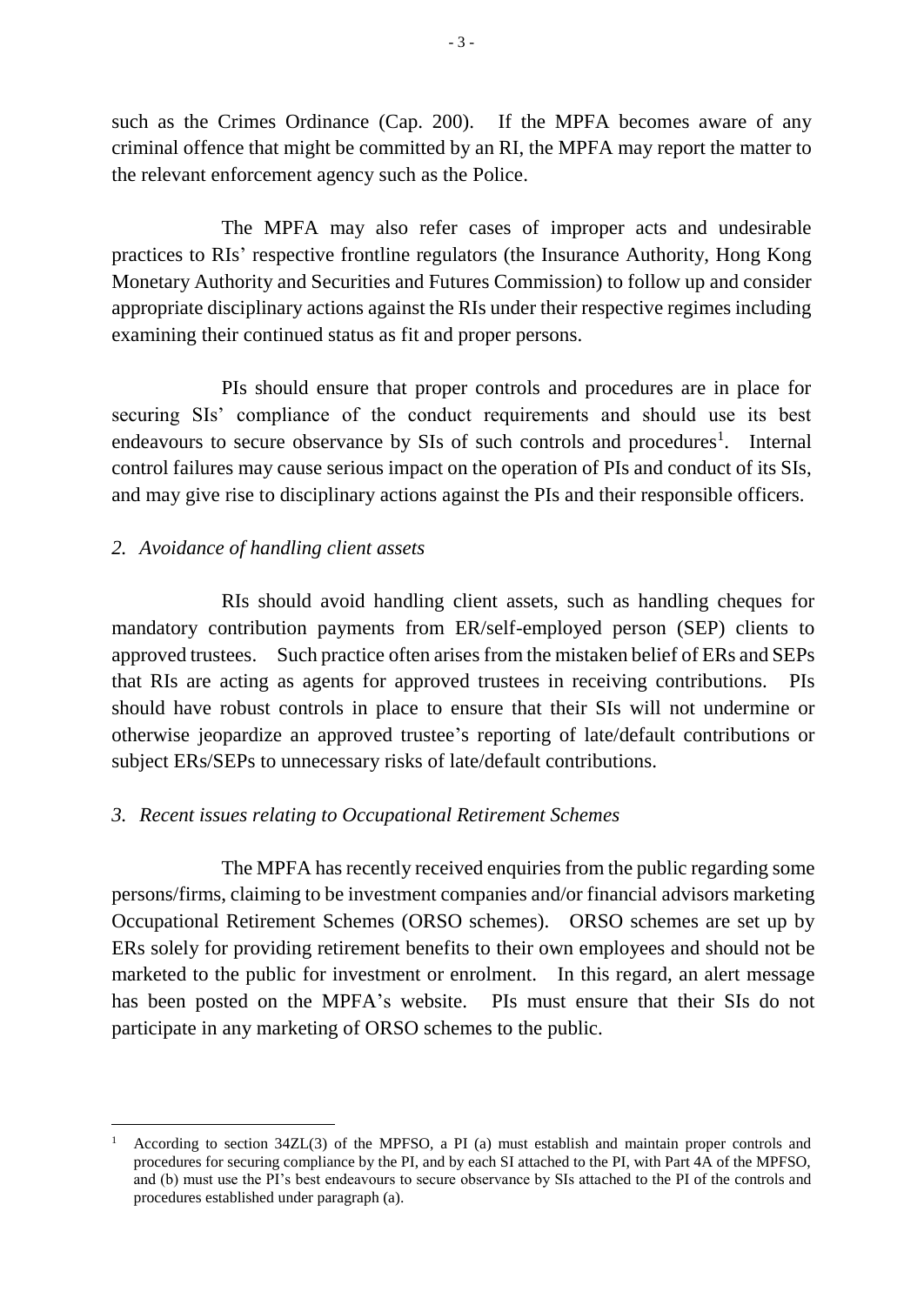#### *4. Enforcement Policy*

 In view that the conduct requirements have been promulgated since 2012, Guidelines, including but not limited to the internal control failures of the PIs and penalties for any breaches of the MPFSO and the Conduct Guidelines where appropriate. RIs should have sufficient experience and knowledge about the operation of MPF schemes/funds and the related conduct requirements. To ensure that scheme members' interests are safeguarded, the MPFA considers it necessary to step up sanctions against failures to comply with the conduct requirements under the MPFSO and the Conduct misconduct of the SIs. The MPFA will not hesitate to invoke revocation or suspension of registration or disqualification from registration as RIs, and to impose pecuniary

 PIs are required to ensure that SIs are aware of the consequences of failing to conduct MPF business and activities in a compliant manner. PIs are also required to establish and maintain proper controls and procedures for securing compliance by PIs themselves and also their SIs.

 Should you have any questions about the contents of this letter, please contact Ms Clio Wong on 2292 1369.

Yours sincerely,

Doris Tin Senior Manager Enforcement Division

Encl

 Monetary Authority c.c. Mr Kevin Sham, Senior Manager, Banking Conduct Department, Hong Kong Ms Stephentica Lee, Associate Director, Licensing, Intermediaries, Securities and Futures Commission Ms Shirley To, Senior Manager, Market Conduct Division, Insurance Authority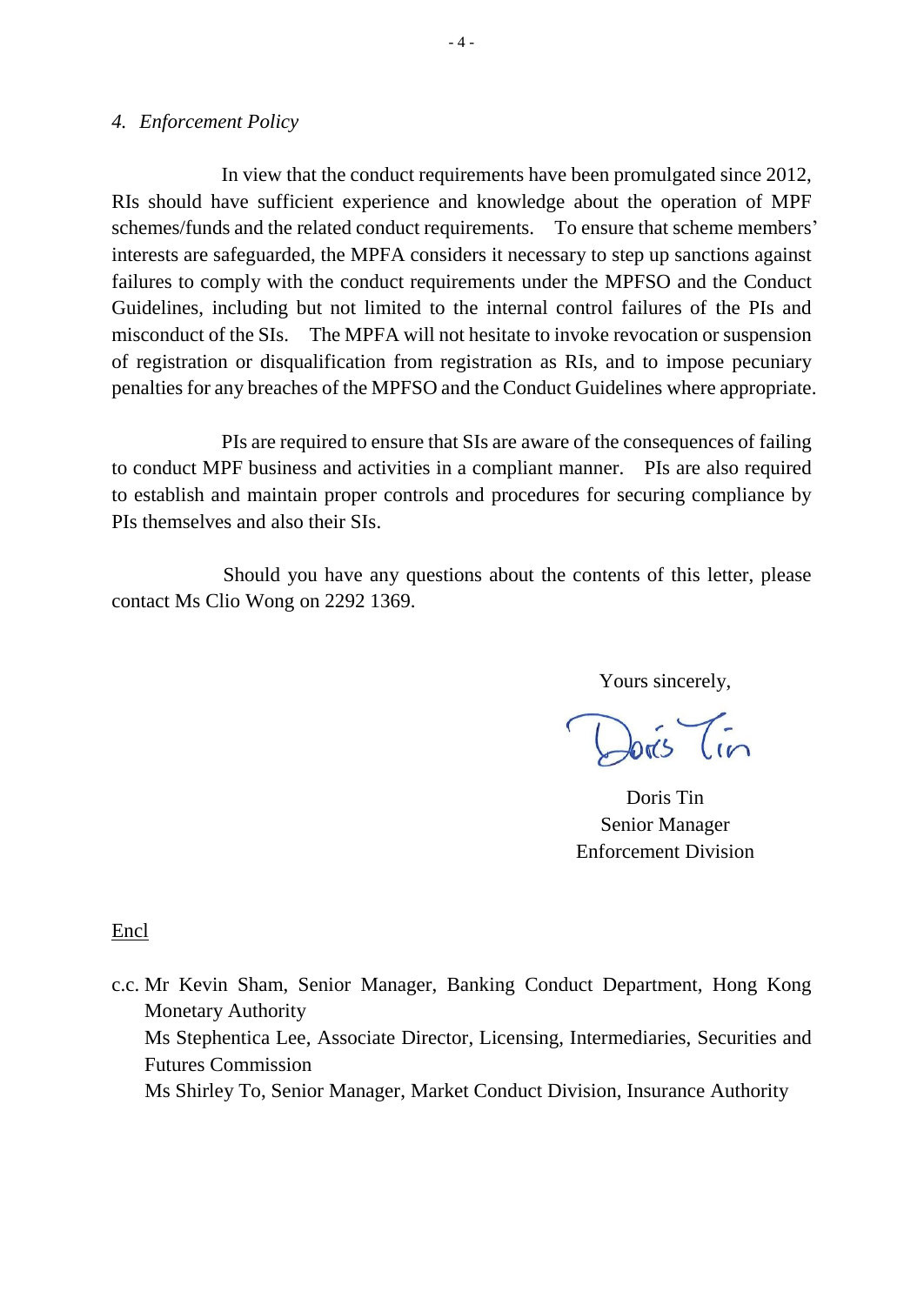# **Case scenarios of common improper acts and undesirable practices of SIs during the course of sales and marketing of MPF products and services**

## *Case Scenario 1 - Performing personal account checking with the MPFA*

 numbers of the MPF accounts held by the members and with which approved trustees. the MPFA. However, if the SIs fail to use the correct Personal Account Information account enquiries which should be submitted via PIs, such failure not only bypasses the or misleading statement to the MPFA as this form contains a declaration that the When SIs approach MPF scheme members, the SIs normally will first ascertain the The SIs might offer assistance to the clients to make personal account enquiries with Enquiry Authorization Form (Principal Intermediary) (Form PA-AP (PI)) for personal internal controls of the respective PIs on the personal account enquiries process<sup>1</sup> but in using the incorrect authorization form (Form PA-AP), the SIs might be making a false authorized person is not an MPF subsidiary intermediary.

## *Case Scenario 2 - After obtaining the personal account checking results*

 The MPFA's Register on Personal Accounts only contains the number of personal accounts of members and the names of the relevant approved trustees. After obtaining the account numbers and account balances. Such conduct amounts to impersonation such information from the MPFA, SIs might assist the clients to conduct personal account consolidations or transfers of MPF benefits under the ECA. SIs might offer to handle all steps for the clients and call the relevant approved trustees, pretending to be the clients for the purpose of obtaining the clients' MPF account information such as and is a dishonest act which will not be tolerated and the MPFA will take appropriate actions against the relevant SIs.

## *Case Scenario 3 - Selling MPF products or services to clients*

-

or show to their clients marketing materials that have not been approved by their PIs. This bypasses the internal controls of the PIs to ensure that information provided to When SIs conduct marketing activities on MPF products or services, the SIs might use potential and existing scheme members is clear and accurate.

 be followed by RIs in personal account enquiries are set out in Circulars dated 23 September 2015 (SU/CCI/2015/003) and 9 September 2016 (SU/CCI/2016/005) respectively. <sup>1</sup> The use of Form PA-AP (PI) by RIs has been required since 1 November 2015. The details of procedures to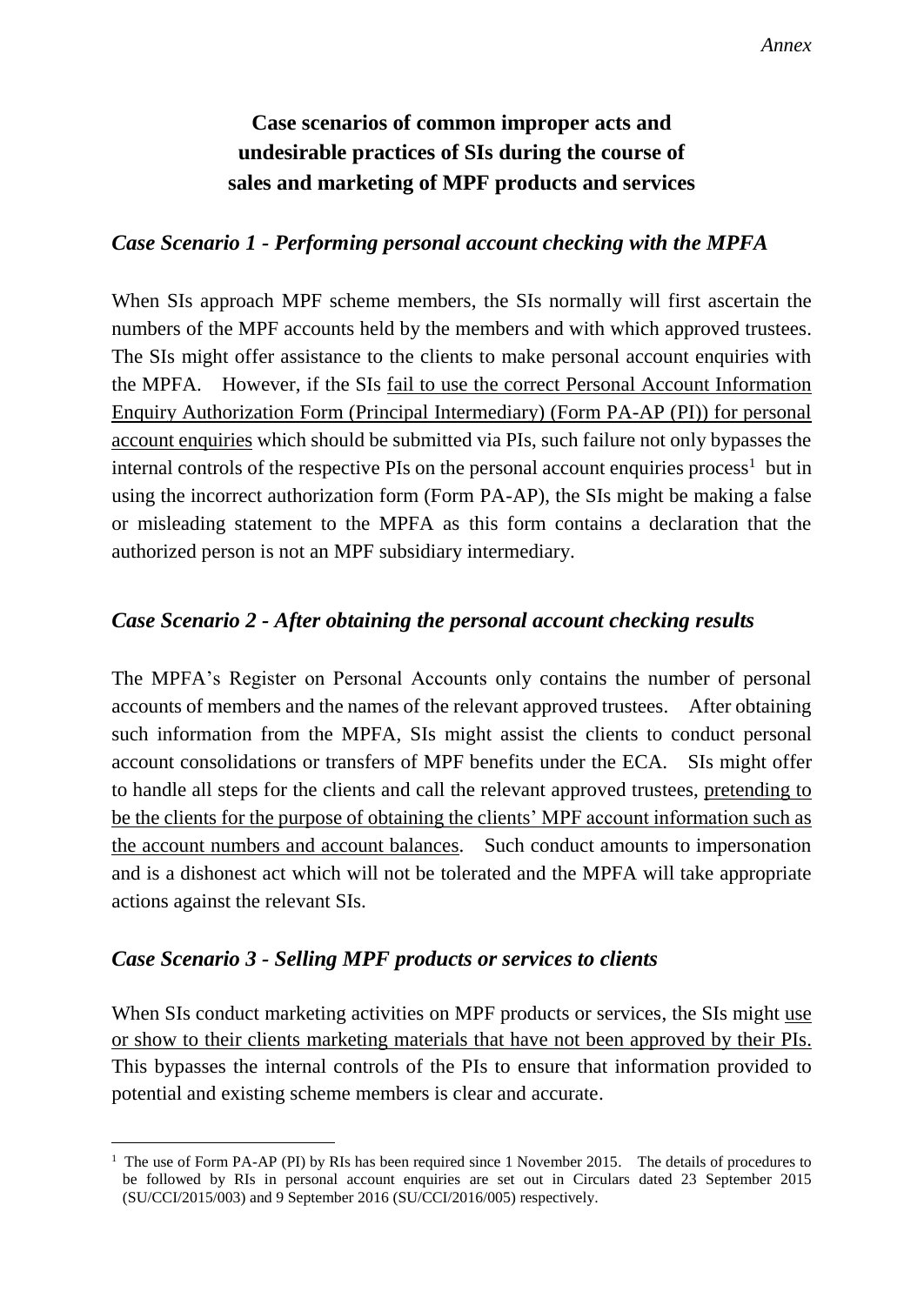In some other cases, the SIs might fail to provide clients with clear, accurate and sufficient information to assist their clients in understanding the relevant MPF schemes/funds such as the fees and charges, fund choices, levels of risk and investment policies.

## *Case Scenario 4 - Handling the MPF forms for the clients*

#### *(a) Signing incomplete or blank forms*

 When handling MPF forms, such as for account consolidation or transfer of MPF when filling in the forms. If SIs ask or allow clients to sign forms that are incomplete benefits for clients, the clients may not be able to provide MPF account information or blank, so that the SIs can fill in the missing information on the signed forms on behalf of the clients afterwards, this is not in the best interests of the clients and may give rise to disputes.

### *(b) Explanations not clear*

 misunderstanding of the relevant MPF transactions. Clear, accurate and relevant Some SIs might not clearly explain the contents and purposes of the forms before asking or allowing their clients to sign them, resulting in later complaints due to the clients' information should be provided to the clients to assist in their decision making.

#### *(c) Delay in executing client's instructions*

clients of any delay in execution in a timely manner. For example, SIs might have failed to inform their clients about the delay as soon as the SIs became aware of the Some SIs might fail to execute clients' instructions promptly and accurately or alert the received signed MPF forms from clients but forgotten to submit them to their PIs or omission.

#### *(d) Confidentiality of client information*

 mistakenly copying one client's information onto an MPF form of another client, or In some cases, SIs might <u>fail to treat all information of the clients</u> as confidential by having lost a device such as USB which contains clients' information and transfer records.